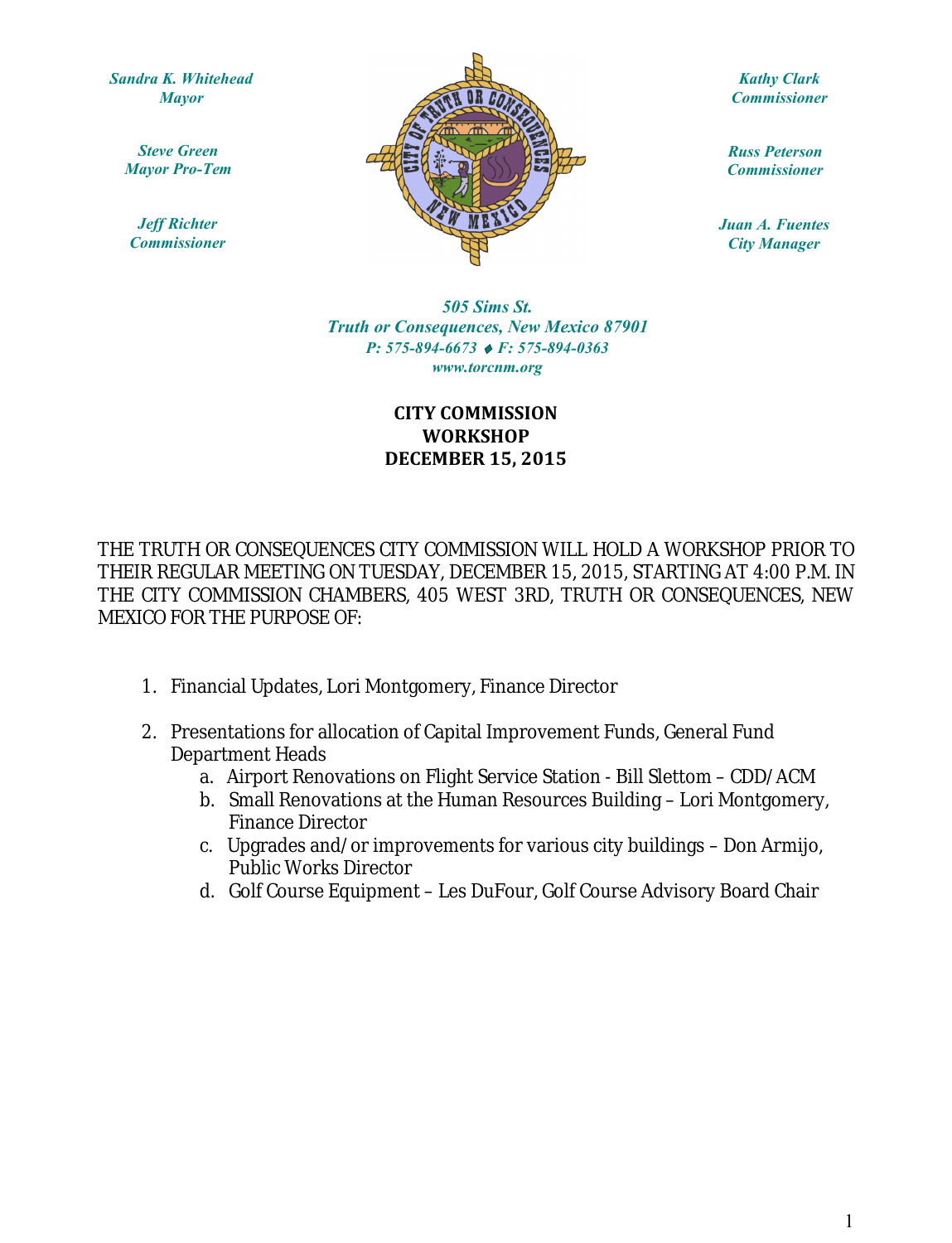*Sandra K. Whitehead Mayor*

> *Steve Green Mayor Pro-Tem*

*Jeff Richter Commissioner*



*Russ Peterson Commissioner*

*Kathy Clark Commissioner*

*Juan A. Fuentes City Manager*

*505 Sims St. Truth or Consequences, New Mexico 87901 P: 575-894-6673 F: 575-894-0363 www.torcnm.org*

THE REGULAR MEETING OF THE CITY COMMISSION OF THE CITY OF TRUTH OR CONSEQUENCES, NEW MEXICO, IS TO BE HELD IN THE COMMISSION CHAMBERS, 400 W. 3RD, ON TUESDAY, DECEMBER 15, 2015; TO START AT 6:00 P.M.

- A. CALL TO ORDER
- B. INTRODUCTION
	- 1. ROLL CALL

Hon. Sandra Whitehead, Mayor Hon. Steve Green, Mayor Pro-Tem Hon. Jeff Richter, Commissioner Hon. Kathy Clark, Commissioner Hon. Russ Peterson, Commissioner

- 2. SILENT MEDITATION
- 3. PLEDGE OF ALLEGIANCE
- 4. APPROVAL OF AGENDA
- C. COMMENTS FROM THE PUBLIC (3 Minute Rule Applies)
- D. RESPONSE TO PUBLIC COMMENTS
- E. PRESENTATIONS
	- 1. Presentation: Healing Waters Plaza Plans MRWM Landscape Architects
	- 2. Presentation: Free Fall Clean Up Day, Andy Alvarez, Solid Waste Director
	- 3. Presentation: Certificates for Fall Clean up Day, Sandy Whitehead, Mayor
	- 4. Presentation: Service Awards for James Bean (15) and Julian Garcia (20)
- F. CONSENT CALENDAR
	- 1. City Commission Regular Minutes, November 10, 2015
	- 2. City Commission Regular Minutes, November 23, 2015
	- 3. Airport Advisory Board Minutes
		- a. February 4, 2015
		- b. April 8, 2015
		- c. June 3, 2015
		- d. August 20, 2015